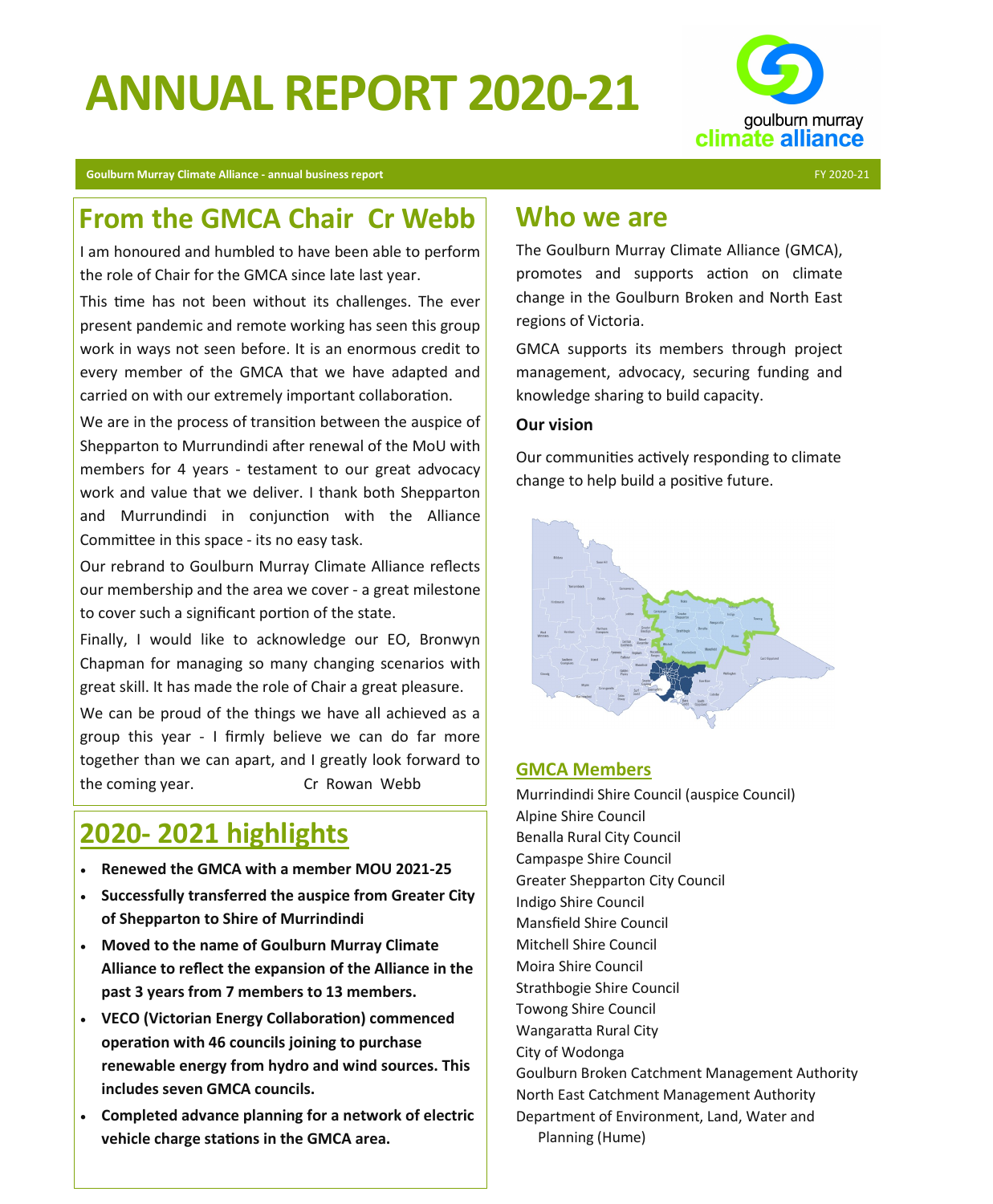

#### **GMCA Works With Other Alliances in Statewide Action**

There are seven greenhouse alliances in Victoria, including 70 of 79 councils in collaborative greenhouse action. The benefits of this strong collaboration flowed to members from two key projects in 2020-21.

The remaining councils In Victoria are currently investigating the form of Alliance that will best assist action. The GMCA has worked with councils in south west Victoria and Gippsland to provide information and experience to these councils groups.

#### **Victorian Alliances reduce future energy charges to councils**

The Victorian Alliances made detailed submissions to the Australian Energy Regulator (AER) to reduce the prices proposed by electricity distribution companies for 2021-26. The AER ruled in favour of the submissions, which will assist councils across Victoria to avoid over \$10.7M in charges to operate and maintain streetlights over the next five years, plus a further \$19.8M out to 2046. Savings from the initiative exceed combined Alliance membership fees by a factor of 60. The benefits are not distributed evenly across distribution regions. For GMCA councils avoided costs over 2021-26 of \$876,000 and a further \$1.75m to 2046.The crucial point is that the proposed charges would have impacted Council's budgets considerably, and these funds remain available for community projects.

Further negotiations with Ausnet have resulted in a co-contribution model to replace outdated mercury vapour streetlights with LED lights. Ausnet will assist ten councils in the GMCA to replace around 1,600 lights between 2021-25 in an \$800,000 project.

#### **Achieving renewable energy through the Victorian Energy Collaboration**

The GMCA joined other Alliances to work intensively with lead council City of Darebin to develop and deliver procurement of 100% renewable energy on behalf of forty-six councils. Seven GMCA councils have converted to a 100% renewable electricity linked to two wind farms in western Victoria. The Victorian Energy Collaboration (VECO) is the largest ever emissions reduction project undertaken by local government in Australia.

The purchasing power of this collective project ensured significant cost savings for councils. It will see approximately half of the Victorian local government electricity sourced from renewables – also reducing greenhouse emissions equivalent to powering 48,000 homes with renewable energy or taking 90,0000 cars off the road each year.

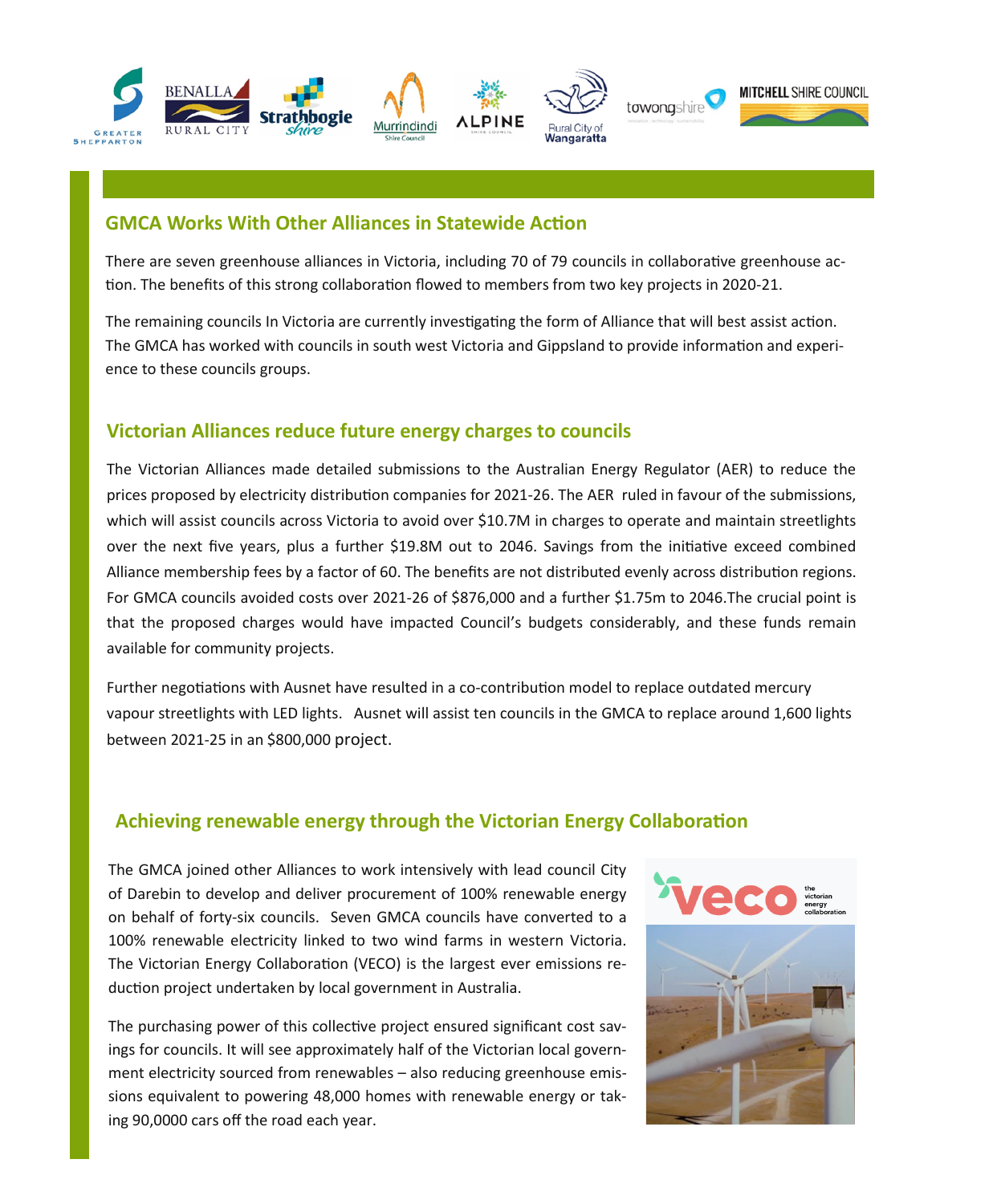

#### **GMCA Renewed In Next Four Year Partnership**

This year, on 1st July 2021, the GMCA enters its next four year MOU. The auspice of the Greater City of Shepparton in 2017-21 has built a strong foundation for the Alliance, with strong governance, stable finances and a record of regional achievement. In this period membership grew to 13 members, across the Goulburn Broken and North East regions of Victoria. In recognition of this expanded area, the Alliance changed its name from Goulburn Broken Greenhouse Alliance, its founding name in 2007. It enters this next MOU as the Goulburn Murray Climate Alliance.



Climate change impacts and action have been established as a mainstream concern for councils, embedded in legislation in the Local Government Act 2020, and the Climate Change Act. The climate concerns and aspirations of our communities will be expressed in the strategic plans developed by all our members in 2021 — Council Plans, Municipal Public Health and Wellbeing Plans, Regional Catchment Strategies and the Hume Regional Adaptation Strategy. Auspiced by the Shire of Murrindindi in the next four year period, the GMCA Alliance will strengthen collaborative action to realise the opportunity arising from the synergies of these plans.



#### **Building the Capacity of Members to Act on Climate Change**

The GMCA continued its contribution to regional strategy and knowledge development.

- Enabling councils to participate in statewide training "Your Council and Climate Change" (DELWP)
- Bringing information to members with expert speakers in quarterly meetings to discuss governance responsibilities and strategic planning
- Linking members to development of regional strategies— GBCMA and NECMA Regional Catchment Strategies, and DELWP Hume Regional Adaptation Strategy

#### **GMCA Advocating for Regional Issues**

The GMCA provides a regional 'voice' in advocacy. This was an advantage in early 2020 when the GMCA assisted meetings in Shepparton and Wangaratta for GMCA members with the Victorian Parliamentary Environment and Planning Committee. The resulting report "Inquiry into tackling climate change in Victorian communities" was released in November 2020. The committee recognised the key role played by local government in community climate change action. It stated that "Victorian Greenhouse Alliances, of which almost all Victorian local governments are members, are a world leading example of collaboration for climate action". Regional issues were recognised with a recommendation for project grant support for resource constrained councils. The significant contribution to the inquiry by the GMCA (then GBGA) was shown with 30 odd references in the report.